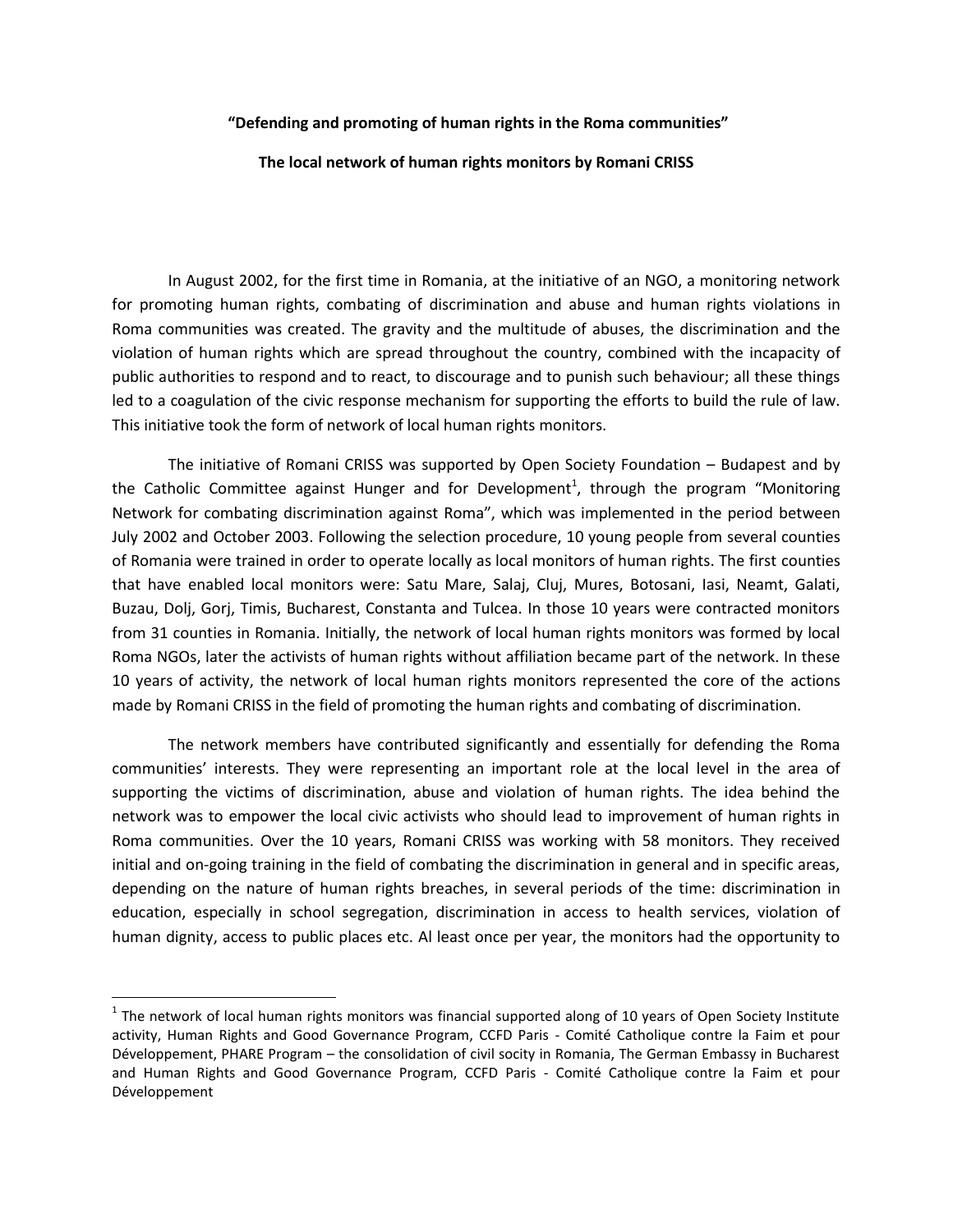meet each other and to discuss together with Romani CRISS team about cases which were documented, about their progress and to establish the intervention strategies in the cases.

Regarding the training component, Romani CRISS started in 2007 a dialogue between the local monitors and health mediators, making in this regard a common course in the field of monitoring the situation related to discrimination, abuse in the health area. In addition of initial and on-going trainings, the network was supported through empowering the local organization in which the monitors were working. They were involved in the adjacent actions of the network. Therefore, the monitors were involved in the process of monitoring the Order 1540/19.07.07 against school segregation. Romani CRISS collaborated with monitors' organizations for organizing the events dedicated to International Day of Human Rights, the March of Dignity (2011), etc.

Depending on the projects that have sustained the network activity, there were periods in which the local monitors were involved in monitoring the local media. The monitor who worked in the Bucharest - Ilfov area has been involved in monitoring the national newspapers. The media monitoring was base for drafting reports related to the violation of human rights through the press, but also constituted a way of identifying some specific cases of human dignity violation and not only. These cases were further investigated by Romani CRISS (e.g. Romani CRISS vs. Marius Tuca, Romani CRISS vs. 24 muresean hours, Romani CRISS vs. The Market from A to Z).

Another type of discrimination was documented especially at the beginning of network activities: the access in the public places. The cases were notified by the victims or others to the monitor or directly to the Romani CRISS Staff. Although this seems to be an issue specifically for 2000's, it is still present. Abuses made by law enforcement officials are a type of cases in the network's attention from the beginning. This type of abuse is very common even today. Monitors and Romani CRISS team have been documented 59 cases of police abuse in the past 10 years.

A case identified and documented within the network was the starting point for continued the efforts to combat school segregation; these efforts took 10 years: in 2003, it was documented from Simleul Silvaniei, the Cehei School, being the first case of school segregation documented. Following this episode, as well as other similar cases subsequently documented by Romani CRISS, the Ministry of Education recognized this phenomenon and adopted a notification to prohibit and to combat the school segregation. The efforts of civil society until 2007 received an answer when the Ministry of Education adopted for first time a mandatory legislative document: The Order 1540/19.07.07. From 2007 until today, it have never been exist significant improvements in the field of combating the school segregation; the Order implementation being still ineffective.

Other domains where were manifested discriminatory acts, abuse and violation of human rights documented by the network: the access to housing (inadequate housing conditions, residential segregation, environmental racism, forced evictions); the access to education (refusing the registration for school / kindergarten, school segregation); the access to health services (segregation in the hospitals, the doctors refuse to consult Roma, different treatment for Roma applied by medical staff, medical negligence); the violation of human dignity (public speech, press articles discriminatory, employment